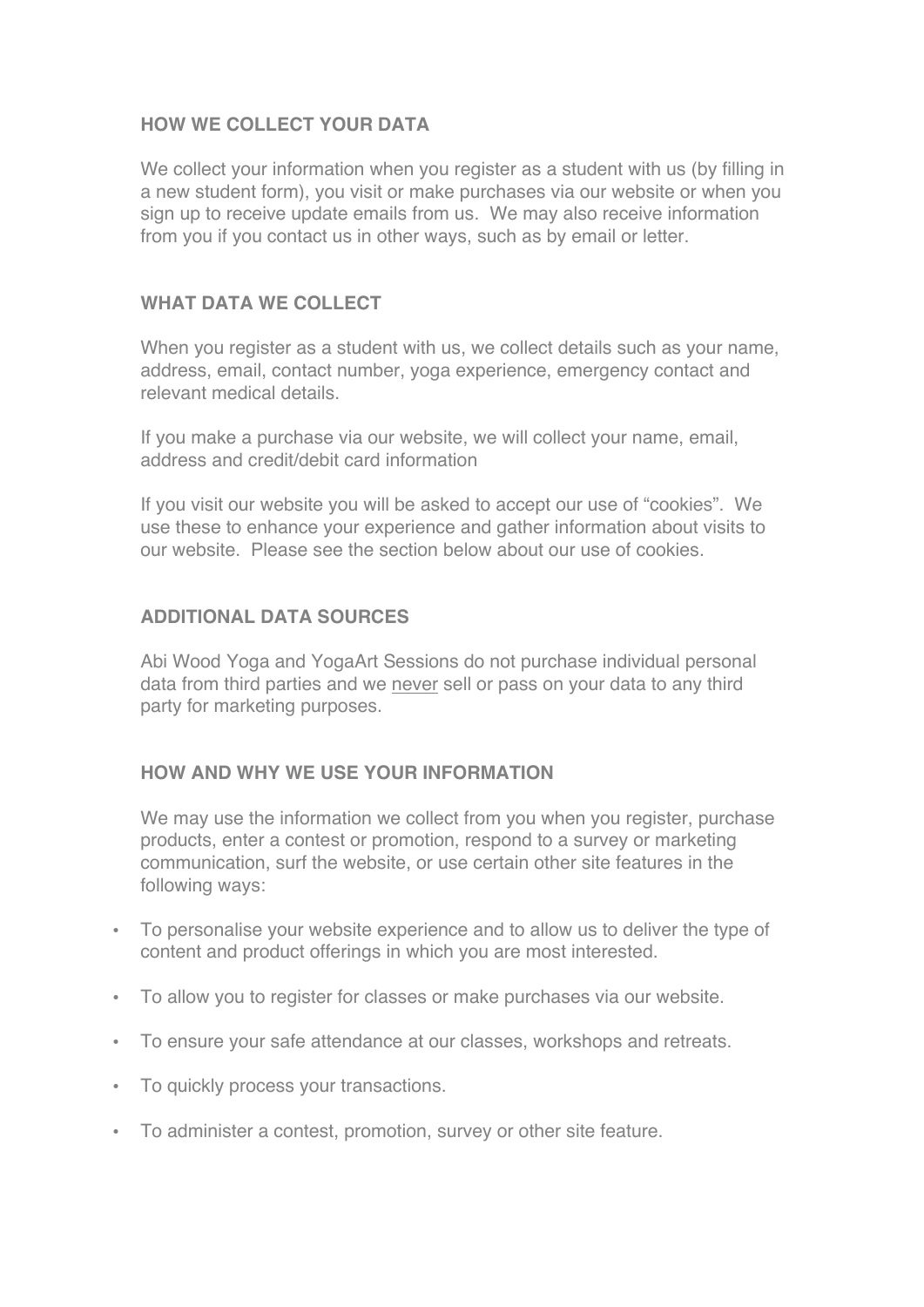• If you have opted-in to receive our updates, we may send you periodic emails. You can choose to opt out of receiving these emails at any time either by clicking on the 'unsubscribe' link at the bottom of the email or by contacting info@abiwoodyoga.com or info@yogartsessions.com. Please note that due to the way we schedule marketing emails you may receive any emails already in production after you unsubscribe.

## **HOW DO WE PROTECT YOUR INFORMATION?**

We implement a variety of security measures to maintain the safety of your personal information. Your personal information is contained behind secured networks and is only accessible by a limited number of persons who have special access rights to such systems and are required to keep the information confidential. When you place orders or access your personal information, we offer the use of a secure server. All sensitive/credit information you supply is transmitted via Secure Socket Layer (SSL) technology and then encrypted into our databases to be only accessed as stated above.

# **SHARING YOUR INFORMATION WITH OTHERS**

There are a limited number of circumstances where we might share some of your information:

- As you would expect, we share your information with employees of Abi Wood Yoga and YogaArt Sessions. so they can administer our business.
- We sometimes need to share your data with our teachers and trainee teachers (who work for us but aren't employed by us) so that we can ensure your safety when you attend our classes, retreats and workshops. Teachers and Trainee Teachers have signed contracts with us which oblige them to protect your data in the same way we do.
- We share your data with third parties who process data for us, such as admin staff who work for us on a self-employed basis. Any third party used in this way have signed contracts with us which oblige them to protect your data in the same way we do.
- Your data is also shared with third party companies whose software we use to run our business. All the companies we use are either within the EU (and so covered by EU Data Protection Legislation), or they are part of the US Privacy Shield Framework, or they have data protection policies which ensure an equivalent level of protection for your data.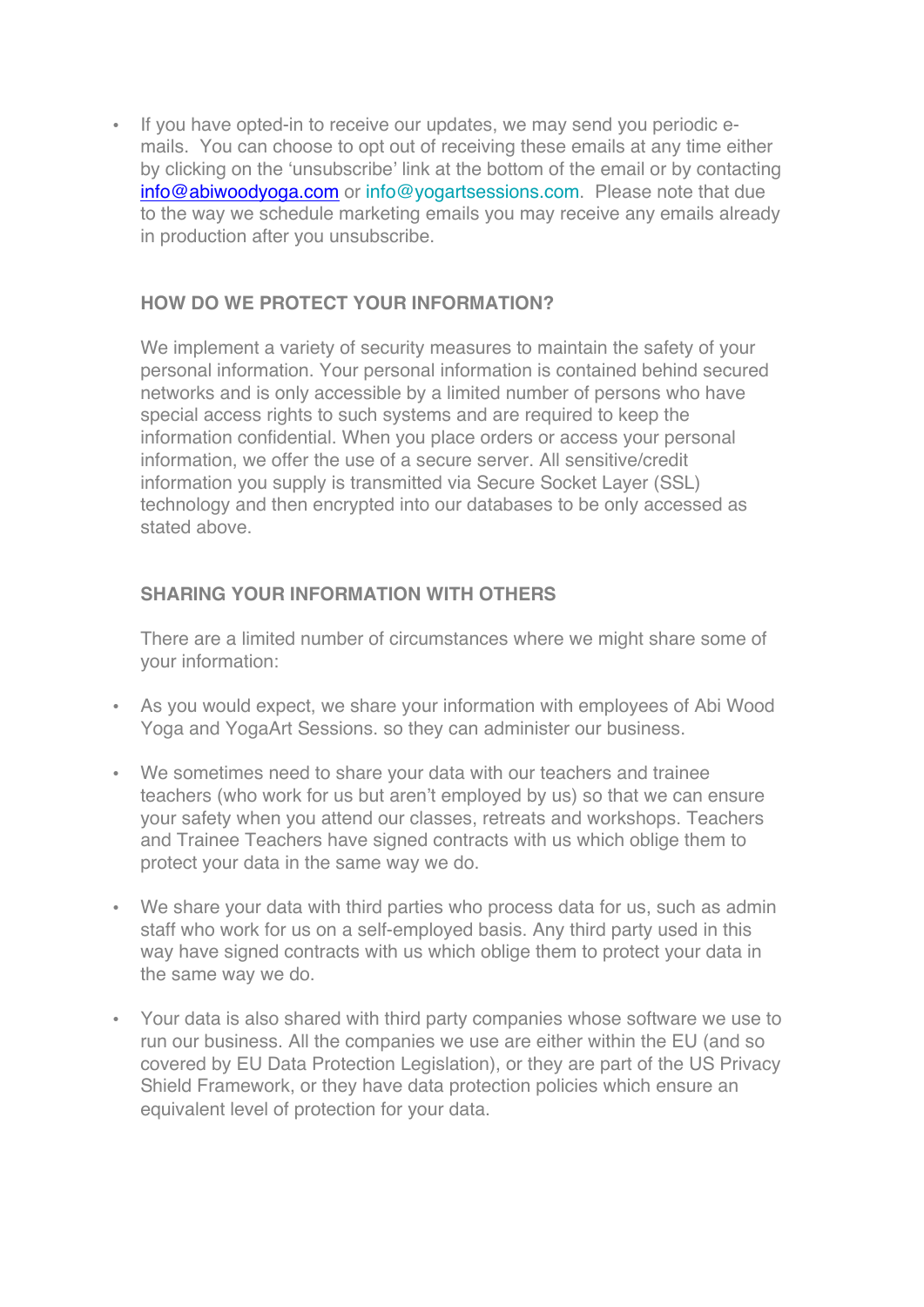# **OUR USE OF COOKIES**

Cookies are small text files that websites send to your computer's hard drive through your Web browser (if you allow) that enables the site's or service provider's systems to recognise your browser and capture and remember certain information.

We use cookies to help us remember and process the items in your shopping cart. They are also used to help us understand your preferences based on previous or current site activity, which enables us to provide you with improved services. We also use cookies to help us compile aggregate data about site traffic and site interaction so that we can offer better site experiences and tools in the future.

Cookies are not computer programs and can't read other information saved on your hard drive. They cannot be used to disseminate viruses, or get a user's email address etc. They only contain and transfer to the website as much information as the users themselves have disclosed to that website.

We may contract with third-party service providers to assist us in better understanding our site visitors. These service providers are not permitted to use the information collected on our behalf except to help us conduct and improve our business.

You can choose to have your computer warn you each time a cookie is being sent, or you can choose to turn off all cookies. You do this through your browser (like Firefox or Internet Explorer) settings. Each browser is a little different, so look at your browser Help menu to learn the correct way to modify your cookies. If you turn cookies off, you won't have access to many features that make your site experience more efficient and some of our services will not function properly. However, you can still place orders over the telephone by contacting customer service.

The different kinds of cookies we use are:

Essential cookies. These allow you to use the basic functionality of our website, for example browsing products, ordering and paying for items etc.

Performance cookies. These allow us to get to know how you use our website. They are used to analyse visitor information such as visitor numbers and site usage and they help us to analyse how effective our advertising is and to know what our customers are interested in. We also use this information to help improve our website, make our marketing more relevant and to improve your experience of using our website.

Functionality cookies. These allow us to provide additional functionalities to the website and will retain some settings information. Whilst not essential for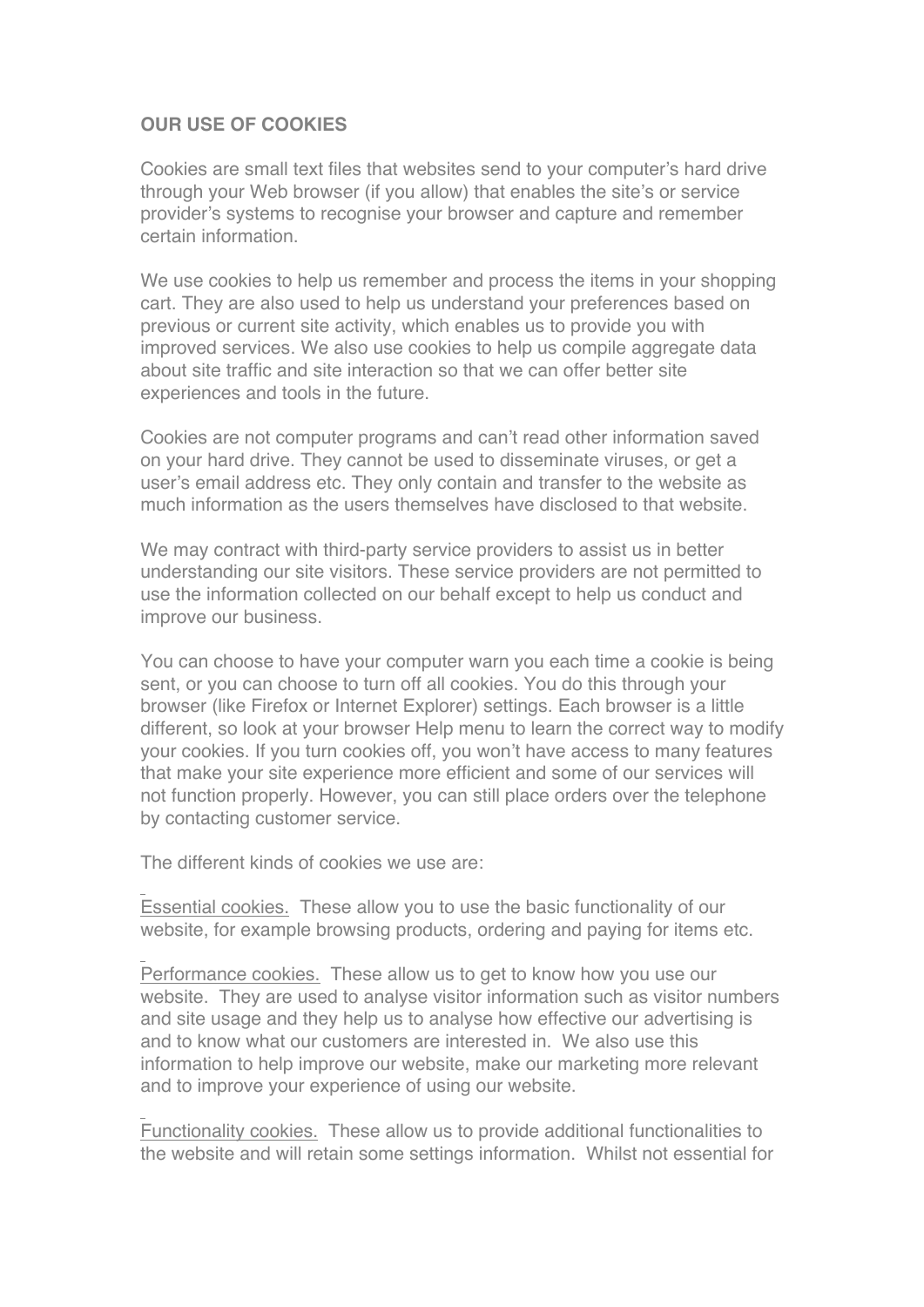the functionality of our site, they do enable extra features that should improve your browsing and shopping experience.

Cookies we use include:

- Google Analytics allows us to track website user traffic
- Facebook allows the 'like this' functionality
- Twitter allows the 'tweet' functionality
- Pinterest allows the 'pin' function
- Instagram allows the 'hashtag' and 'feed' functions

## **DATA OVER THE INTERNET**

We use third-party service providers (Facebook) to serve ads on our behalf across the internet and sometimes on our site. They may collect anonymous information about your visits to our Web site, and your interaction with our products and services. They may also use information about your visits to this and other Web sites to target advertisements for goods and services. This anonymous information is collected through the use of a pixel tag, which is industry standard technology used by most major websites. No personally identifiable information is collected or used in this process. They do not know the name, phone number, address, email address, or any personally identifying information about the user. If you would like more information about this practice and to know your choices about not having this anonymous information used by our third party service provider, please visit our third party service provider's websites.

#### www.facebook.com/

### **HOW LONG DO WE HOLD YOUR DATA FOR?**

In line with our retention policies we will hold individual data as follows:

- Student data will be retained for 3 years following the last attendance at a class, workshop or retreat
- Abi Wood Yoga and YogaArt Sessions do not hold Financial data (credit/debit card details). When paying for classes via our website the payment merchant provider is Stripe.com and the payment gateway is tulasoftware.com. Please contact these organisations for details of their Privacy Notice
- Contracts with Teachers or Trainee teachers will be held for 3 years following termination of the contract.
- Contracts with third party processors will be held for 3 years following termination of the contract.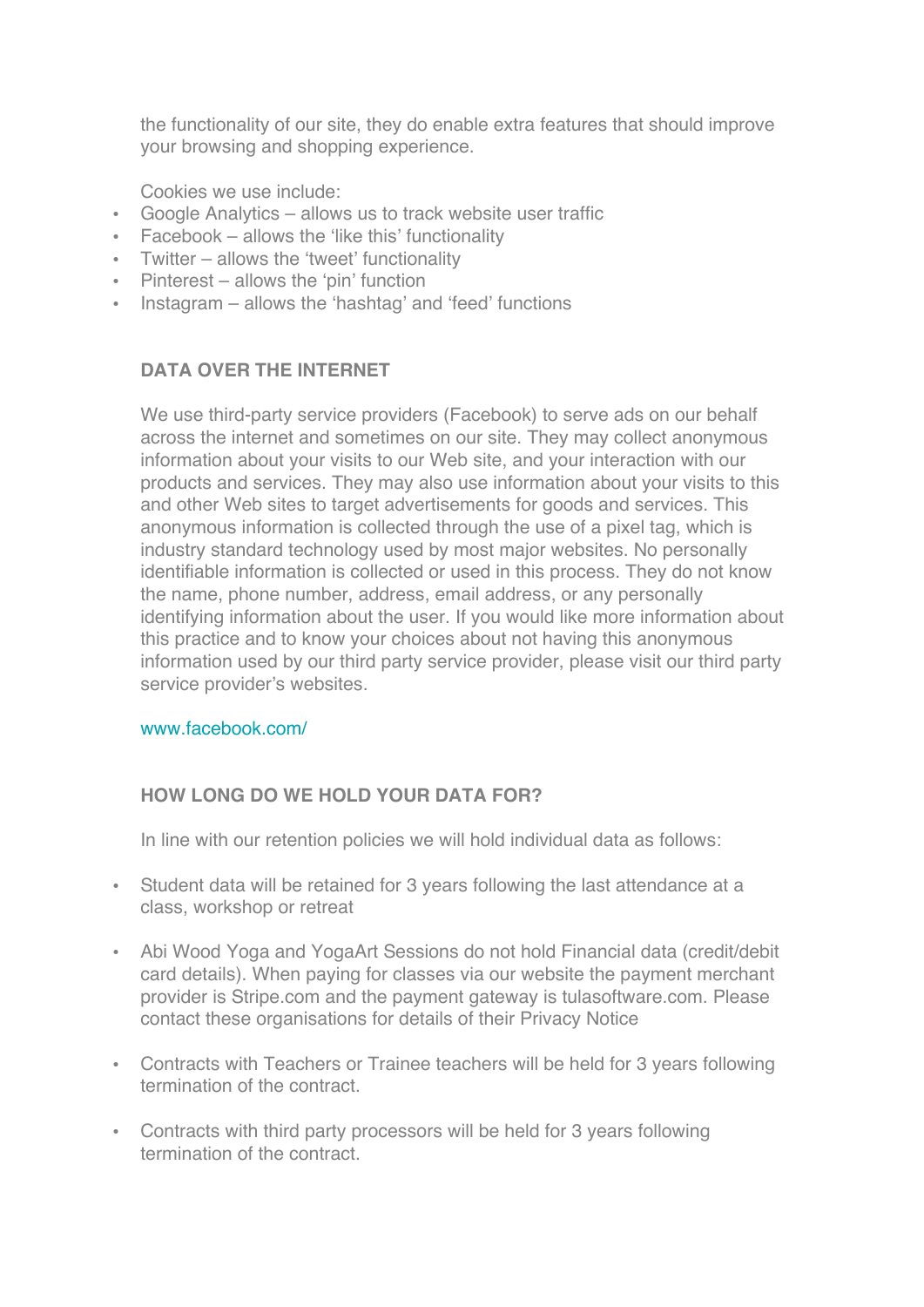### **YOUR RIGHTS**

You have the right to access any data we hold about you (this is called making a 'subject access request'). We will deal with any subject access request within 30 days. Please contact us in writing (letter on email) using the contact information above if you would like to do this. You can get more information about subject access requests on the Information Commissioners website at www.ico.org.uk**.**

You also have the right to ask us to amend your data if it is incorrect. Please contact us if you would like to do this.

You have the right to ask us to stop processing your data. Please contact us if you want us to do this and as far as we are able to (taking into account our own legal obligations) we will do so.

You have the right of portability over your data. This means you can ask us to pass on information we hold about you to a third party in machine readable format. Please contact us if you would like to do this.

If you have any queries or complaints about how we are using your data then please contact us and we will do our utmost to help you. If, after contacting us you feel your complaint has not been dealt with satisfactorily, you can contact the Information Commissioners Office on 0300 123 1113 or via their website at www.ico.org.uk.

To modify your personal information, (Name email address and telephone number on your studio account please go to https://www.yogartsessions.com/myaccount

### **THIRD PARTY LINKS**

In an attempt to provide you with increased value, we may include third party links on our site. These linked sites have separate and independent privacy policies. We therefore have no responsibility or liability for the content and activities of these linked sites. Nonetheless, we seek to protect the integrity of our site and welcome any feedback about these linked sites (including if a specific link does not work).

### **CHANGES TO OUR POLICY**

If we decide to change our privacy policy, we will post those changes on this page. Policy changes will apply only to information collected after the date of the change. This policy was last modified on 18<sup>th</sup> December 2019.